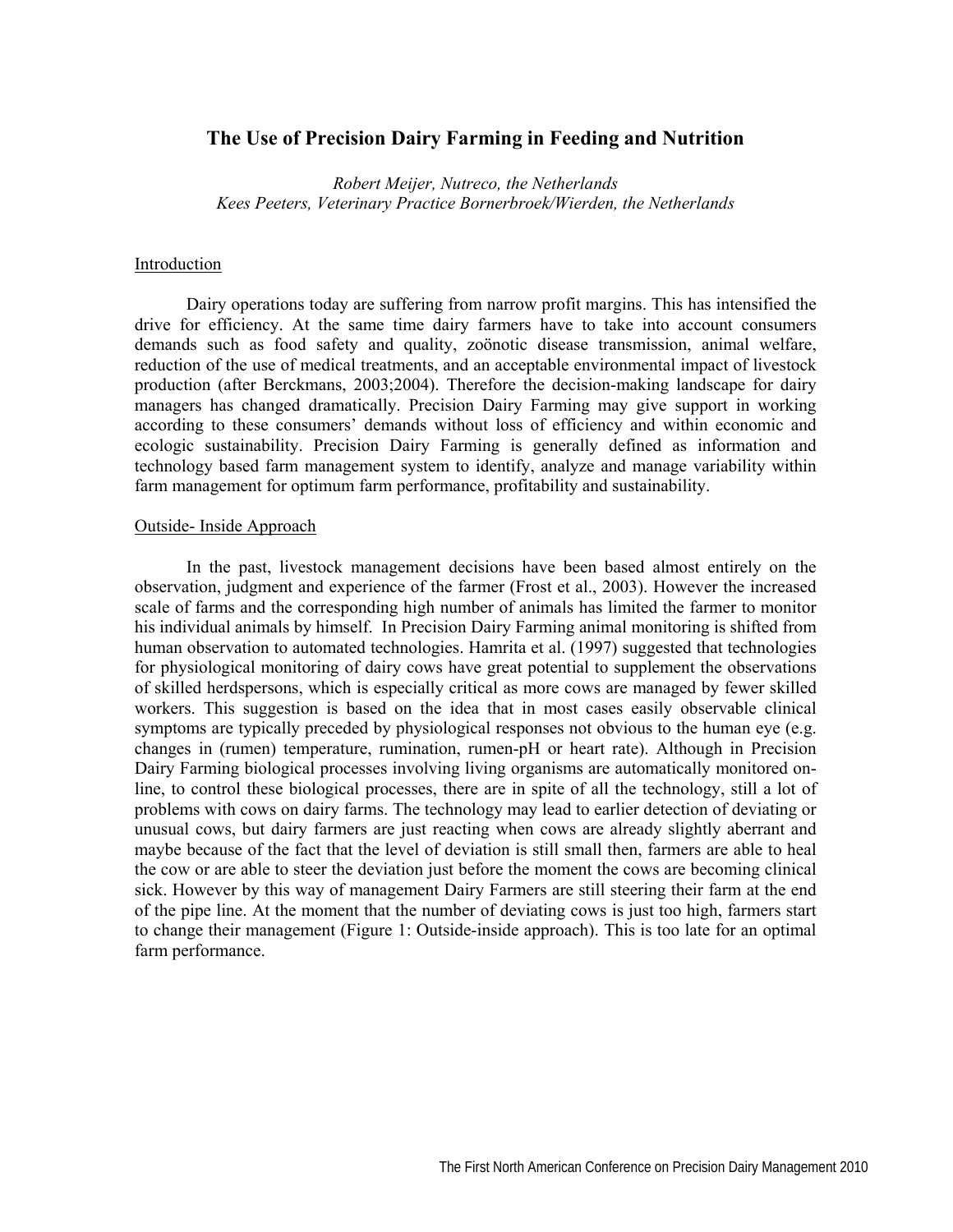

**Figure 1. Outside-inside farm management approach (old) (Brand and Peeters, 2008)** 

## Inside-Outside Approach

Because dairy cows, as all living organisms, are complex, individually different and time-variant, they respond differently at different moments of time. Therefore the starting point in Precision Dairy Farming should be the recognition that each individual animal is such a complex, individual time-variant system (Figure 3: Inside-Outside approach). This way of thinking contrasts with more classical approaches where animals are considered as "an average of a population and due to its complexity as a steady state system" (Berckmans, 2003), which is the common approach on most dairy farms.

The classical Outside-inside approach is not ideal for an optimal farm (COW) performance, because within this approach farmers are managing their farm based on deviations. They are just reacting when something is wrong. In Precision Dairy Farming the technology may be helpful but it is solely helpful to detect the problem some time earlier. The risk is that most farmers and their advisors do not realize why 80 or 90 % or more of the cows produce or perform satisfying and why 10 % of the cows do have problems within the same circumstances.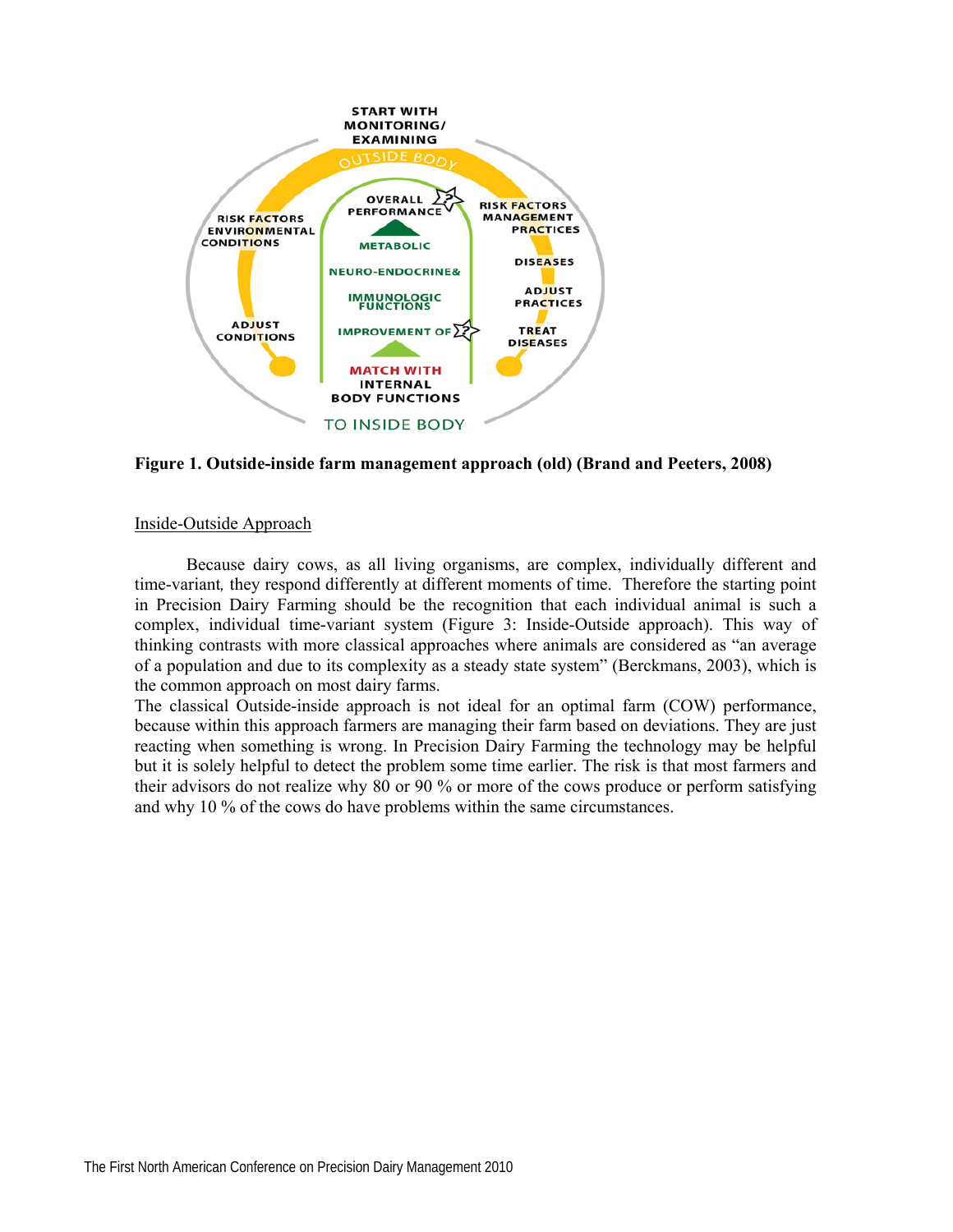

Figure 2. External management activities are able to disturb the internal metabolic system of the animal (Brand and Peeters, 2008)

Therefore farmers and their advisors should manage and think in a different way, starting with the physiology of the cow. The physiological regulation of the cow is the most critical factor in her productive capacity, and the genetic capacity can only be utilized if the environmental conditions (including the ration) meet the demands of the cow (Inside – Outside approach). The key to improve the efficiency of milk production is therefore to increase the knowledge about the interaction between dairy cow physiology and her environment (Figure 2). Knowledge of the physiology of the cow is therefore of eminent concern within Precision Dairy Farming. Farmers and their advisors should create management measures that facilitate the animal's potential, and this management should act as preventive measures for optimal health of the cow. It is important to realize how the animal will respond to environmental changes, and that at every moment a reliable prediction (expectation) must be available on how the animal's variables will vary or how the cow will respond on environmental changes.



Figure 3. Inside-outside farm management approach (new) (Brand and Peeters, 2008)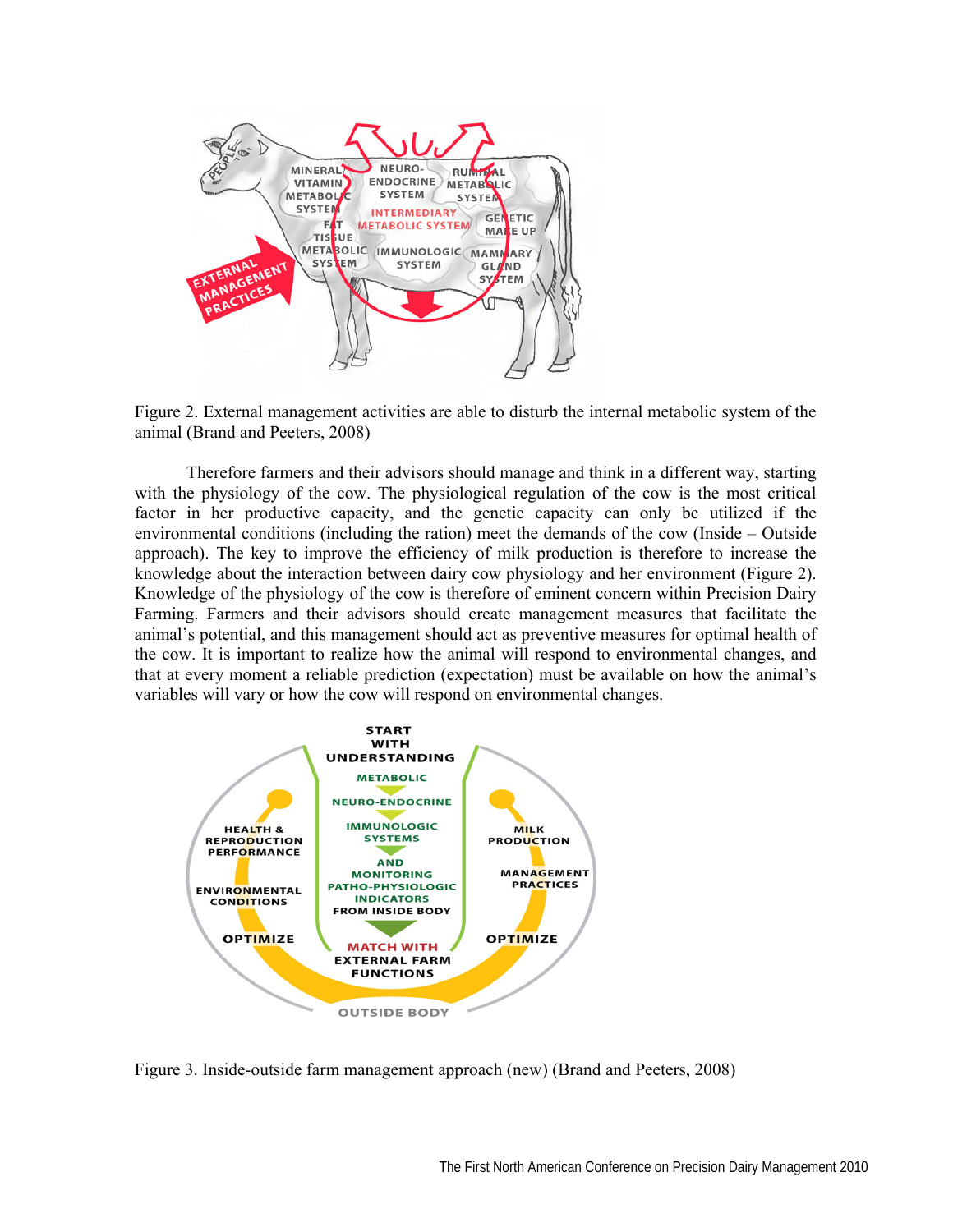#### Knowledge of Transition Management is the Key for Success

In spite of all the technology, that is already available, farmers still have problems to increase the average productive life of their cows, and to increase the efficiency of the farm. Research indicates that declines in cow survival are due to shifts in herd management rather than genetic selection. Dechow and Goodling (2008) observed that cows from larger herds had higher mortality and culling within 60 Days in Milk than cows from smaller herds. The cows on the larger herds produced relatively more milk in first and second lactations and relatively less milk in fourth and later lactations than cows from smaller herds with low mortality and culling within 60 days in milk. They observed also that cows from low survival environments (high culling) had greater changes in early-lactation fat percentage, greater rates of fat-protein inversions, and higher SCC. Therefore Dechow and Goodling (2008) concluded that there is an opportunity to manipulate management practices to reduce mortality and early lactation culling rates. This study also indicated that for reducing early lactation culling and mortality, there are three key areas on a dairy farm: 1) prevention of fatty liver, 2) prevention of milk fever and 3) prevention of (subacute) rumen acidosis (SARA). These areas are all very sensitive to feeding and nutrition.



Figure 4. Interrelationships between nutrition and diseases in the periparturient dairy cow. Key dietary factors are italicized, and key metabolic functions are in bold type (after Goff, 2006).

Most of the problems of the transition dairy cow can be prevented by taking into consideration the interaction between management, nutrition and health. Although diseases may show up during different stages of the lactation, it is around calving where they are observed more frequently. It is well documented that cows suffering from one transition disorder are at greater risk for contracting others, including such seemingly unrelated conditions as mastitis and ketosis (Figure 4).

The transition from gestation to lactation dramatically increases requirements for energy, amino acids, and other nutrients in dairy cattle. Simultaneously, feed intake is often depressed. The resulting negative energy balance suppresses immune function and promotes metabolic disorders, potentially explaining relationships between infectious and noninfectious transition disorders. The cattle management around calving can determine or even amplify these nutritional problems. Because cows are generally fed diets with greater energy density at the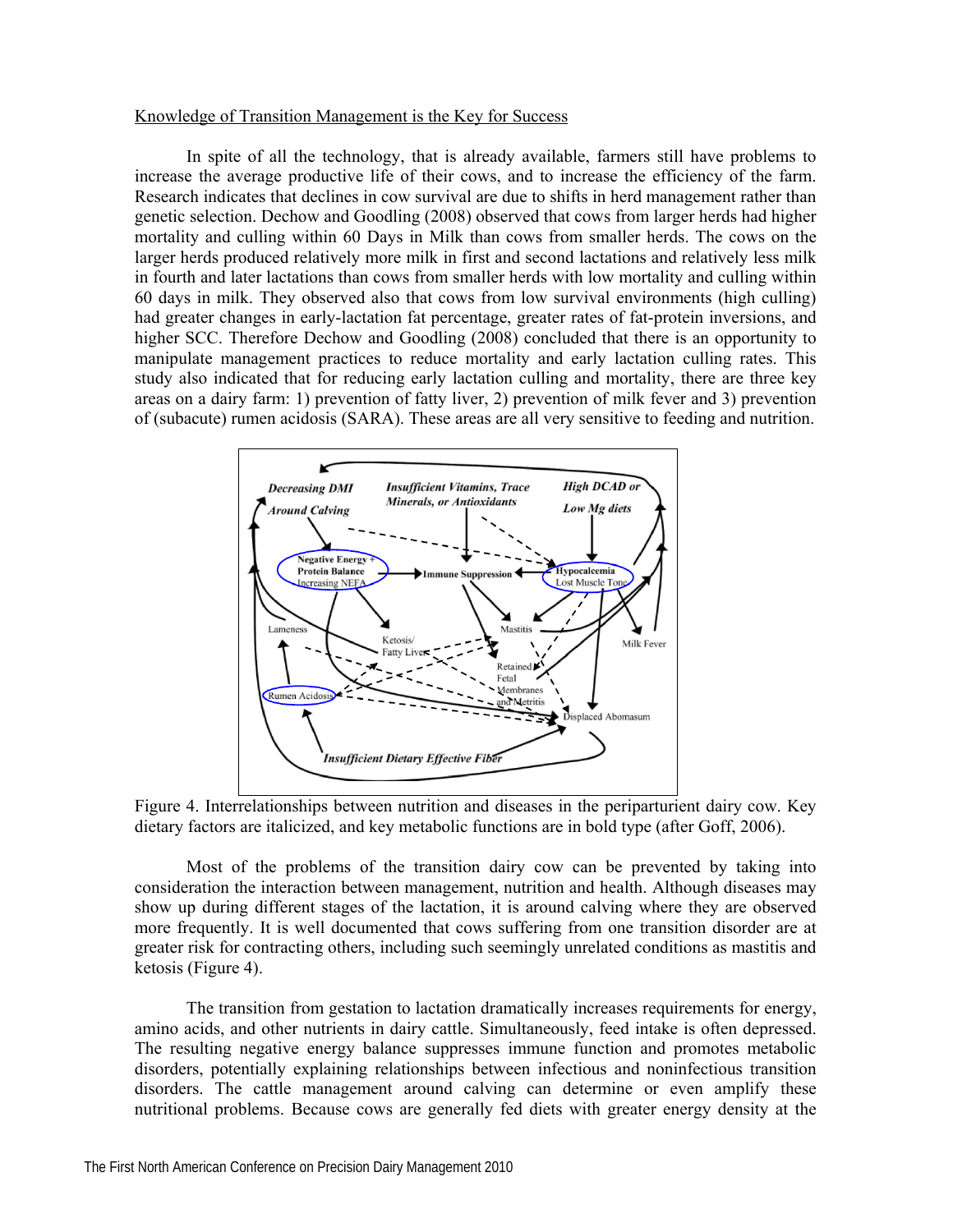onset of lactation as during the dry period, ruminal pH may decrease after calving. If this change is too dramatic, it may result in several health issues for the cow such as rumen wall damage, translocation of harmful micro-organisms, excessive absorption of lactic acid and ruminal production of endotoxin (Enemark, 2002). These endotoxins may subsequently transfer into the bloodstream (Khafipour et al., 2009), and these endotoxins may lead to elevated inflammatory cytokines, systemic inflammation and altered liver metabolism. One of the most important issues during the transition period is therefore preparation of the rumen from a dry cow forage based diet to a concentrate based lactation diet. The failure to adequately fuel the body can lead to fatty liver and ketosis. The inability to maintain sufficient concentrations of calcium in the blood to allow normal bodily functions can cause periparturient hypocalcemic paresis, more commonly known as milk fever (Goff, 2006). Therefore the ration for transition cows must also prevent milk fever and negative energy balance. Factors such as milk production, veterinary expenses related to occurrence of postpartum metabolic disorders, reproductive performance, lameness, mastitis, involuntary culling etc. all are closely related to the transition period and as such to income and cost control parameters in dairy farm business. It is important that the understanding of interrelationships among metabolic disorders is applied within dairy farms in order to have an optimal transition of cows from the dry period to the lactation.

### Consequences of the Inside-Outside Approach

In practice recommendations and decisions, by farmers and (feed) advisors, concerning these areas, are frequently made based on impressions, intuition, and experience rather than by the specific needs of the cow, and the "trial and error" method is very common. Farmers and advisors should compare the inside-outside approach with (on-line) measurements which should be integrated in an analyzing program to monitor or manage the animals and to achieve (on-line) monitoring of animal health, welfare, or take control actions (climate control, feeding strategies). It is the continuous comparison between this prediction and the actual measured values that allows to identify animal activities and to judge when something abnormal is happening. By identifying changes in physiological parameters, a dairy manager is able to make more timely and informed decisions that may result in improved productivity and profitability.

# Useful Technology on a Dairy Farm Supporting Feeding and Nutrition

In practice, measurements to improve the daily performance of the dairy enterprise are frequently followed by disappointing results and decreasing motivation. This is because there is often no underlying translation from the figures of the on-line measurements to the physiological management of the cow or to changes in daily management. Precision Farming tools that may have value on modern dairy farms in relation to feeding and nutrition are summarized below.

# 1) *Milk Yield and Milk Electrical Conductivity*

Milking systems that provide data on milk production and milk electrical conductivity at every milking provide very detailed information on each animal. Milk yield and milk electrical conductivity are sensitive to changes in animal health status. A recent study of Lukas et al. (2009), demonstrated that significant changes in milk yield and electrical conductivity can be observed as early as 10 d before diagnosis of an adverse health event. Also Edwards and Tozer (2004) demonstrated that a change in milk yield can be observed as early as 10 d before the day of diagnosis. A study by Bareille et al. (2003) demonstrated that the effect of diseases on milk yield started as early as 5 d before diagnosis of a disease and lasted for more than 140 d post diagnosis. This may alert the dairy farmer at an earlier stage;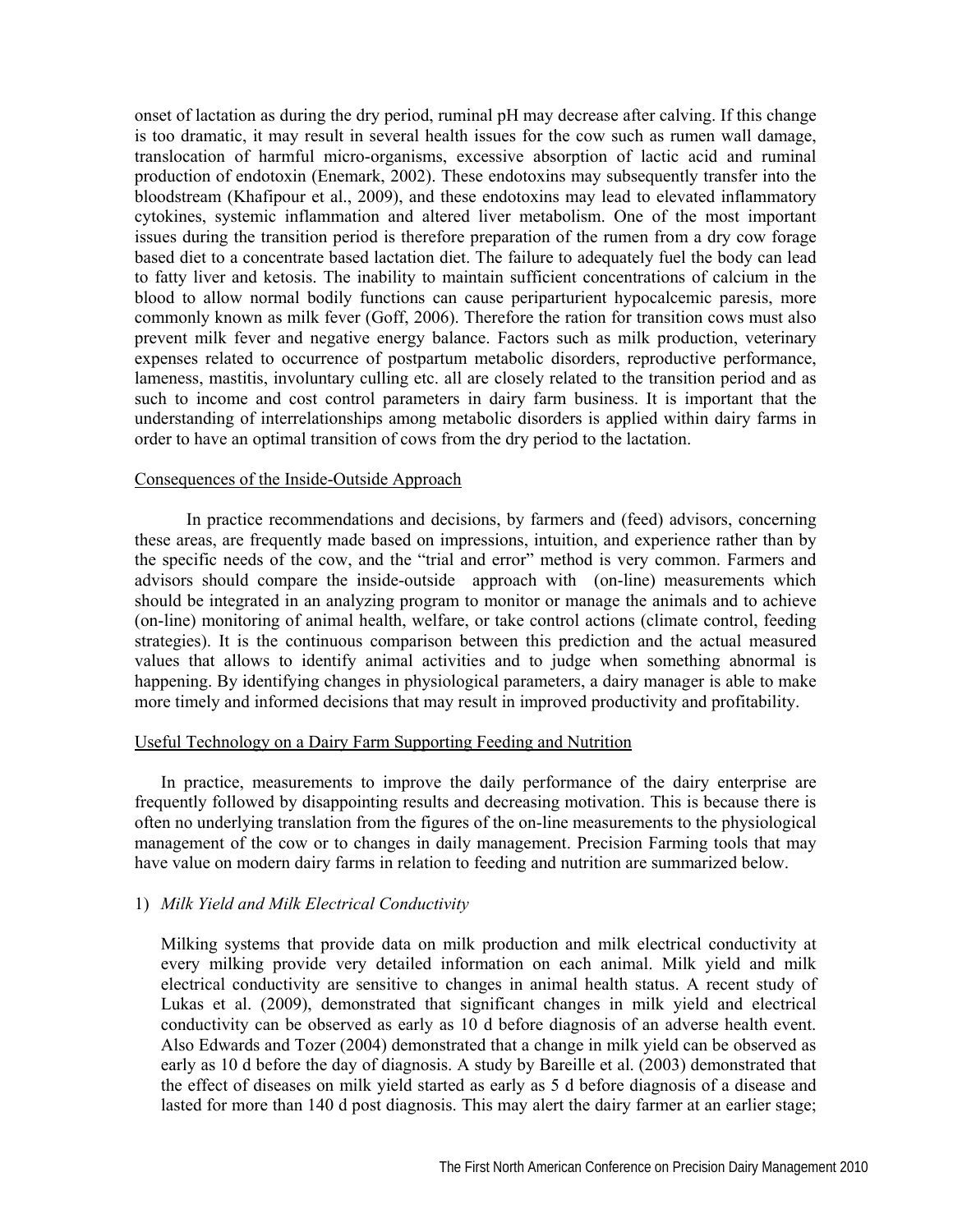however the signals are till now not specific. They do not indicate what type of disease is emerging, but they are giving the dairy manager a time advantage that can be used to identify and eliminate the environmental stress factors that potentially are disturbing the cow's physiology. One approach used in on-farm milk monitoring software is to use the cow as her own control by calculating her 10-d rolling average and compare her performance at subsequent milkings to that average. This approach fails to detect small changes in milk yield or milk electrical conductivity that often are associated with the onset of a health disorder (Edwards and Tozer, 2004). As a result, disease diagnosis is made after clinical signs of the health problem. Developing a monitoring system capable of detecting the small shifts in milk yield or milk electrical conductivity often associated with subclinical phases of health problems would benefit the producer.

# 2) *Walking activity*

Another possible method to identify potential health problems in dairy cows earlier than they are currently being clinically diagnosed, is to use an automated system that allows monitoring of both walking activity and milk production. A decrease in daily walking activity, along with a decrease in milk yield, might be used as an early warning to identify potential disorders in dairy cattle. Edwards and Tozer (2004) found significant differences between the activity of healthy cows and the activity of cows clinically diagnosed with a metabolic or digestive disease in the prebreeding stage of lactation. The activity of dairy cows clinically diagnosed with a metabolic or digestive disorder decreased significantly 2 days before the day of diagnosis when compared to healthy cows. Fresh cow disorders, such as ketosis, left displaced abomasums and digestive disorders, could be detected 7 to 8 d earlier based on activity and 5 to 6 d earlier based on milk yield (Edwards and Tozer, 2004). Therefore, daily walking activity may be a useful tool when attempting to detect transition cow disorders and preventing further reduction in milk yield loss. The study of Edwards and Tozer (2004) showed that cows having elevated concentrations of NEFA exhibit less activity than those with reduced NEFA. Adewuyi et al., (2006) observed a negative relationship between walking activity and plasma NEFA concentrations in postpartum dairy cows. By measuring activity, a procedure that is already done as a means of identifying estrus, dairy producers might gain an impression of the Non Esterified Fatty Acids (NEFA) status of individual cows.

# 3) *Feeding behavior and intake*

Forgoing research indicated that problems for cows after calving have their origin already before calving (dry period). Cameron et al., (1998) observed that an increased negative energy balance prepartum, expressed by increased plasma NEFA concentration, increases the risk of left-displaced abomasum. Also LeBlanc et al. (2005) stated that the risk for abomasal dislocation is significantly greater in cows mobilizing more fatty acids prepartum. Also there is a growing body of evidence that illness in cattle can be identified and predicted through observation of behavioral modifications, in particular changes in feeding behavior. Changes in animal behavior can be indicative of illness, as well as the risk for illness (Weary et al., 2009; Sowell et al. 1998; 1999). Proudfoot et al., (2009) observed that dry matter intake and standing bouts in the 24 h before calving are the most accurate variables in discriminating between cows with and without dystocia, suggesting that cows with dystocia begin to alter their behavior beginning 24 h before calving. They observed that cows with dystocia consumed 1.9 kg less during the 48 h before calving compared with cows with eutocia, and this difference increased to 2.6 kg in the 24 h before calving. Similarly, Huzzey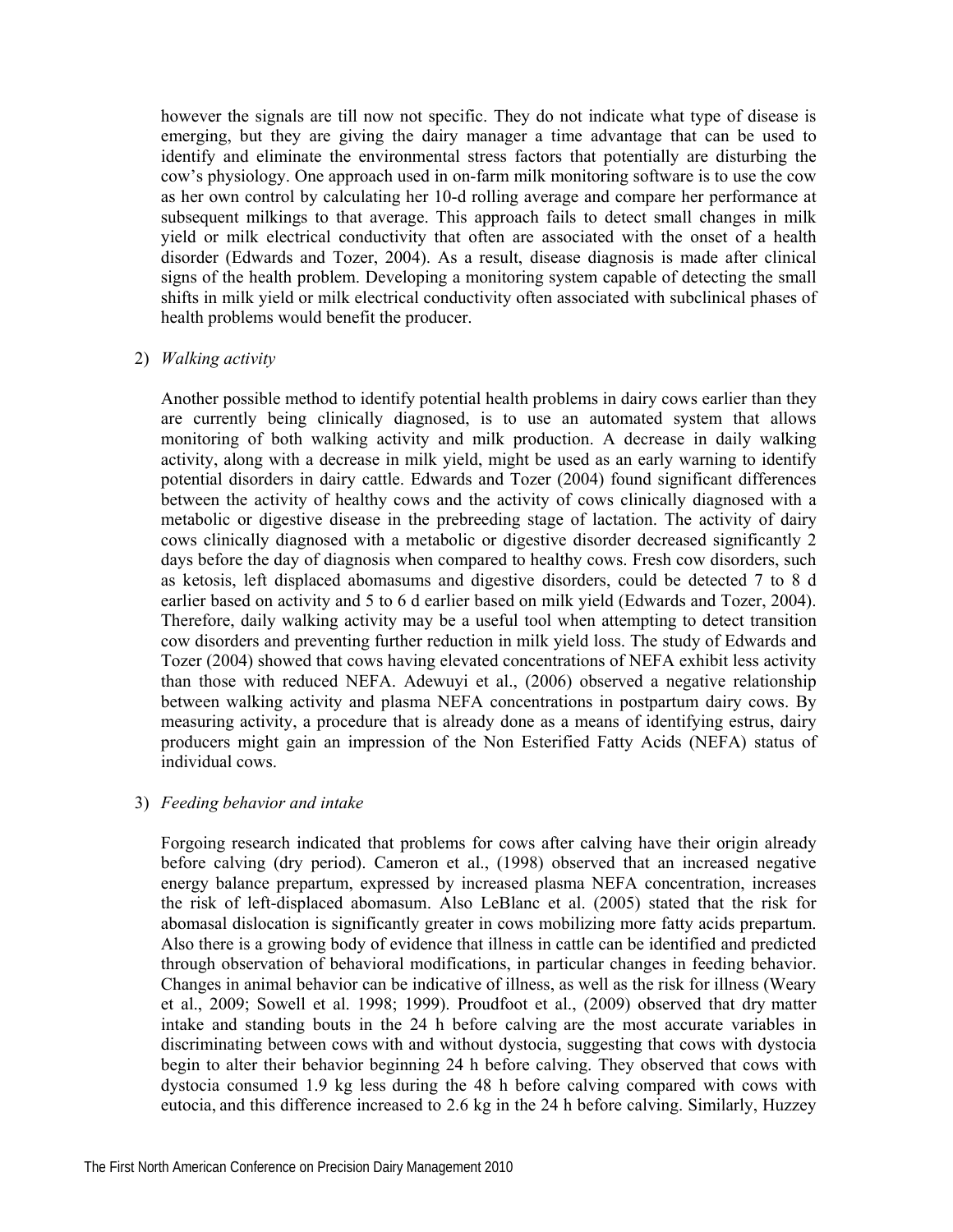et al. (2007) observed a significant proportion of the variance in acute metritis, with cows doubling their risk of developing metritis with every 10-min decrease in pre-partum feeding time. These results indicate that feeding behavior and DMI, particularly during the week before calving, can also identify cows at risk for post-partum metritis. Abnormal feeding and drinking behavior and decreased activity are often considered to be indicative of more general problems (e.g., Baumgartner and Ketz-Riley, 1999). Early warning control measurements such as individual measurements of dry matter intake, feeding behavior (Urton et al., 2005) and walking activity should therefore also focus on the period just before calving.

In addition, these differences in feeding behavior and intake could be detected even 2 wk before calving and any clinical signs of problems. This kind of data would help to identify cows at risk and to propose interventions that can reduce this risk (Weary et al., 2009); because cows with a big drop in dry matter intake just before calving may be at great risk for metabolic diseases such as fatty liver and/or ketosis (Bertics et al., 1992; Grummer, 1995).

## 4) *Milk fat percentage or Milk fat/protein inversion*

On line measurement of low milk fat is often attributed to rumen acidosis. Rumen pH depression increases free LPS concentration in the rumen (Gozho et al., 2007; Emmanuel et al., 2008) and this increase accompanies translocation of LPS from the gut into blood circulation, and activation of an inflammatory response (Emmanuel et al., 2008; Khafipour et al., 2009). Jacobsen et al., (2005); Zebeli and Ametaj, (2009) observed that cows have an individual response for variables related to inflammatory response (i.e., rumen Lipopolysaccharides (LPS) and particularly plasma C-Reactive Protein), as well as those of Milk, Fat Corrected Milk, Milk Fat %, Milk Fat Production, and Milk Energy Efficiency (MEE) when they were challenged with increasing amounts of dietary grain. The variability in response of cows after LPS challenge by high concentrate diets makes it difficult to use low milk fat as an early warning system for rumen acidosis. Besides, the milk fat depression is only possible when there are unsaturated fatty acids in the ration. The production of trans-10, cis-12 CLA in the rumen, which inhibits de novo synthesis of Short Chain and Medium Chain Fatty Acids and 50% of C16:0 in the udder (Baumann and Grinari, 2003), and thus may lead to milk fat depression, is only possible if rumen acidosis occurs together with the presence of unsaturated fatty acids in the rumen (diet). Nevertheless the composition of the diet is of significant importance to use this parameter as a diagnostic tool for low rumen pH. So when there are no unsaturated fatty acids in the diet and as such in the rumen, cows may suffer from rumen acidosis without low fat % in milk. On the other hand low milk fat may also be the result of bad milking procedures which may lead to insufficient milking out. Supplementing dietary trans-10, cis-12 CLA to the ration inhibits milk fat synthesis and may also lead to low milk fat%. Furthermore, depression of Milk fat% cannot be defined without knowing the days in milk of the cows being evaluated, as individual cows can have quite a variable milk fat percentage due to days in milk. The susceptibility of dairy cows to SARA (Rumen Acidosis) appears to be highest for cows in early lactation (Fairfield et al., 2007; Penner et al., 2007). Days in milk can account for changes in milk fat percentage up to about 75% (Oetzel., 2007). In conclusion there is a lot of clinical evidence that suggests that the link between ruminal pH and milk fat depression is weak, because many herds that are suffering from depressed ruminal pH don't show a milk fat depression at all (Oetzel, 2003). This suggests that low ruminal pH probably has to interact with some aspects of dietary fat feeding or time before milk fat depression occurs, suggests that monitoring of rumen pH by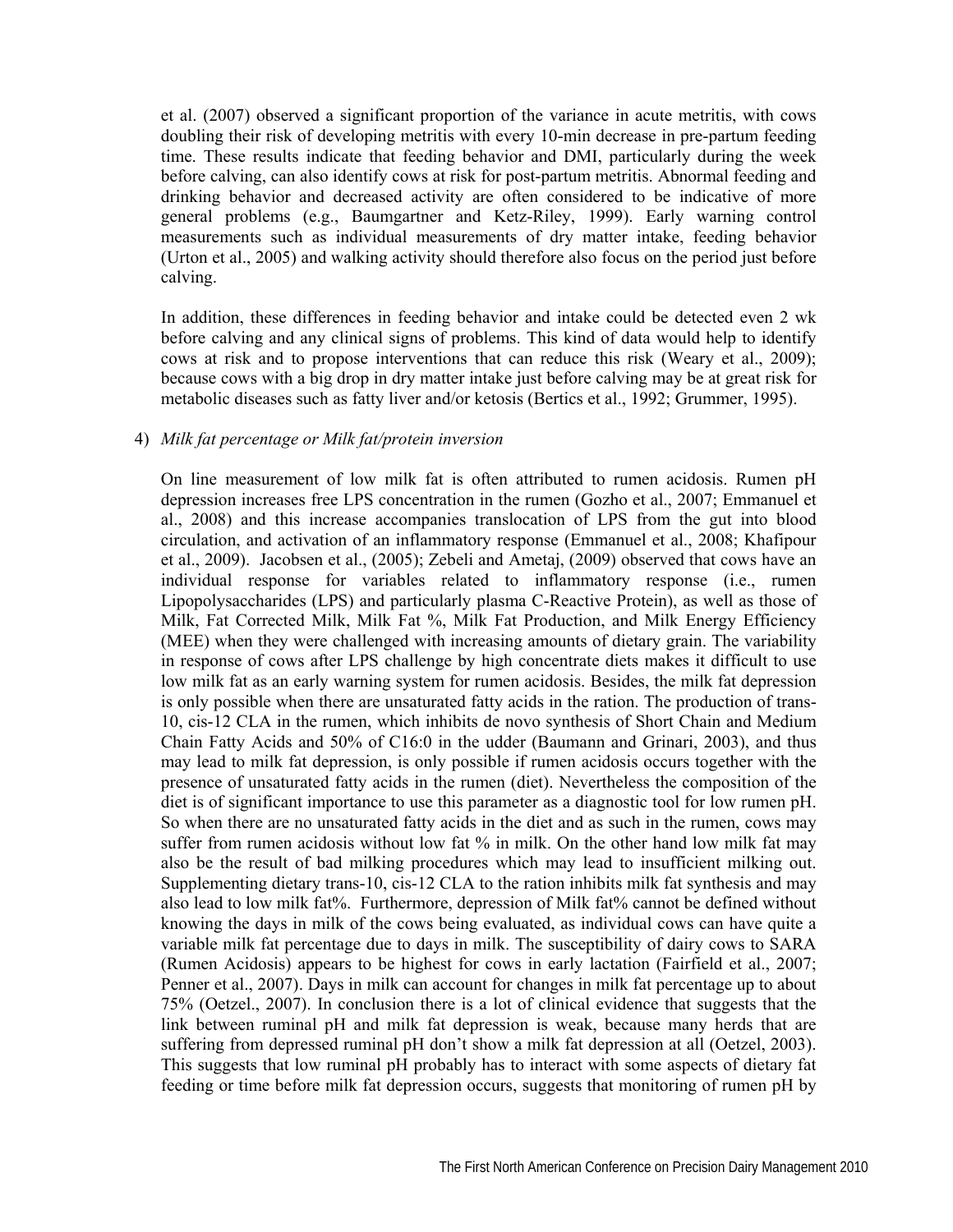milk fat test is inaccurate and influenced more by other factors (Oetzel, 2007). A direct measurement of ruminal pH is vastly more useful (Beauchemin, 2009).

# 5) *Milk fat/protein ratio*

The use of milk fat/protein ratio to indicate energy status has been around for some time. Milk fat/protein ratio was evaluated as an indicator of negative energy balance using monthly test-day milk samples (Heuer et al., 2000; 2001). Although it is clear that milk composition varies with energy status, the accuracy of prediction using monthly test-day samples was not impressive. Duffield (2003) predicted subclinical ketosis from fat to protein ratio ( $> 1,25$ ) with a sensitivity of 58% and a specificity of 69%. The fat to protein ratio is influenced by many other factors, so it may not be very reliable as an indicator for subclinical ketosis. Additional information on ketone bodies may therefore improve this reliability and provide more support to the farmer to monitor and prevent subclinical ketosis.

# 6) *Milk fatty acid pattern*

Milk fatty acid pattern may allow identifying metabolic disorders in the rumen and liver fatty acid metabolism. Milk concentrations of C18:1 cis-9 and generally Long Chain Fatty Acids are significantly higher in early lactating cows (Fievez et al., 2007). This finding might help to identify ketotic cows in early lactation. Research of Fievez et al., (2007); Vlaeminck et al., (2006) and Craninx et al., (2008) indicated that cows showing signs of rumen acidosis show a decrease in iso C14:0 in their milk. Iso C14:0 is a fatty acid that is mainly produced by cellulolytic bacteria (Vlaeminck et al., 2006). The same cows showed also an increase in C 15:0 and C17:0, which is mainly produced by amylolytic bacteria. The same research group also found that Trans-10 C18:1 was dramatically increased under acidotic circumstances in the rumen. They concluded that an increase in C15:0 and C17:0 (Odd and Branched-Chain Milk Fatty Acids) may be a more reliable indication for rumen acidosis than milk fat depression (Fievez et al., 2007), and could be an indicator for rumen pH (Vlaeminck et al., 2006). The relation between C14:0 and C15:0/C17:0 may also indicate microbial protein flow from the rumen to the small intestine (Vlaeminck et al., 2006).

# 7) *Rumen pH*

The decline of reticuloruminal pH under the physiological norm in cattle, mostly occurring as SARA, is a widely spread metabolic problem in dairy cattle (Gasteiner et al., 2009). In their investigations, they found that the decline of the reticuloruminal pH-value was significantly correlated to feeding concentrates. Steingass and Zebeli (2008) report that the pH-value in the reticulorumen should be at 6.32 on average in order to maintain physiological conditions and optimal conditions for fermentation. Values of < pH 5.5, < pH 5.8 and < pH 6.2 were defined as critical limitations by Gasteiner et al., (2009). Measurement of ruminal fluid pH is a reliable and accurate diagnostic test for ruminal acidosis (Penner et al., 2006). The risk for acidosis is not the same for all cows. Individual dairy cows exhibit tremendous variation in the degree of acidosis they experience, even when fed and managed similarly (Beauchemin and Penner, 2009). However rumen pH could be used as an instrument steering rumen fermentation for optimal production and health of cows. Animal variation in the risk for rumen acidosis is probably related to the combined effects of level of feed intake, eating rate, sorting of feed, salivation rate, the inherent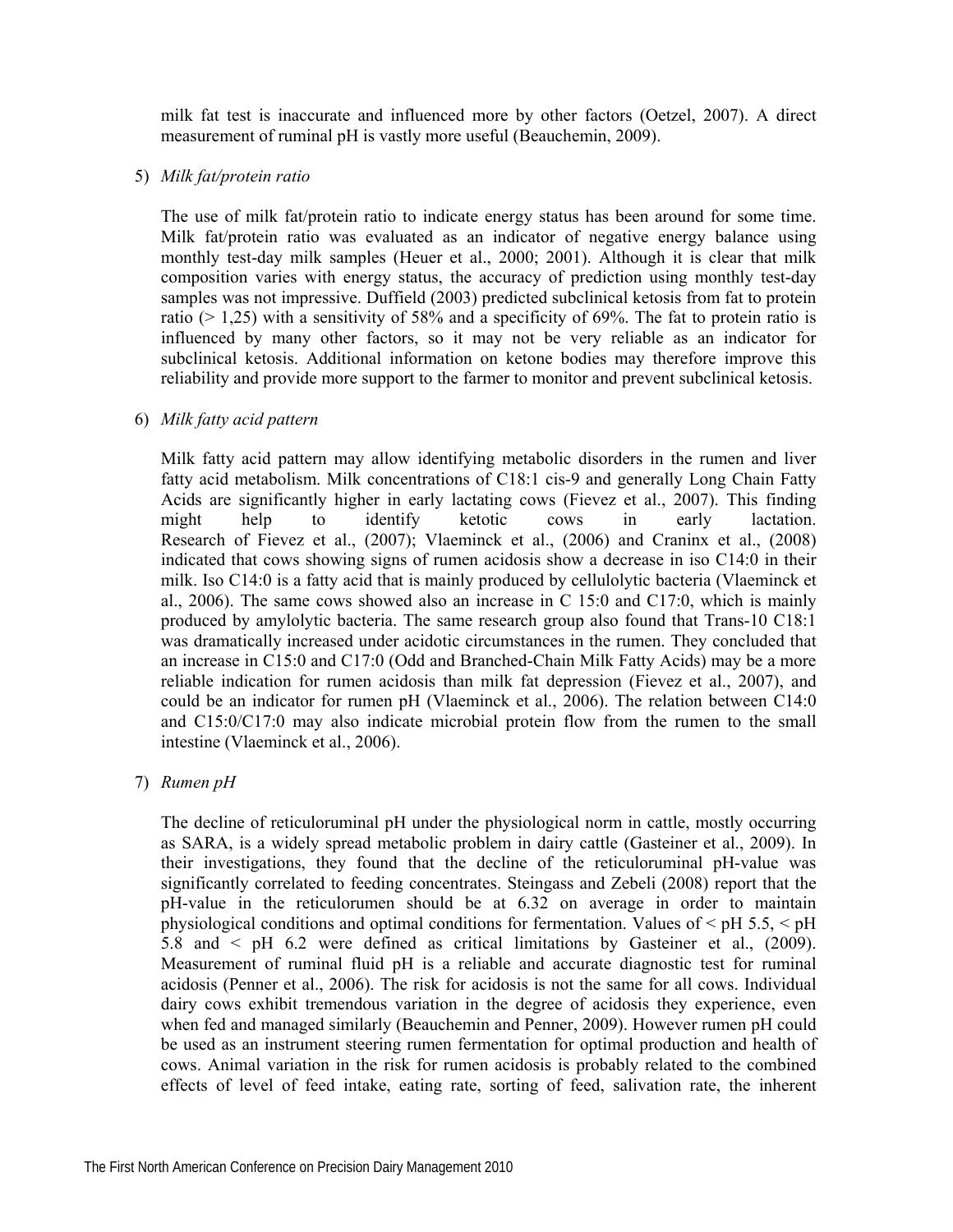ruminal microbial population, previous exposure to acidosis, rate of passage of feed from the rumen, and other aspects of physiology and behavior (Beauchemin and Penner, 2009).

### 8) *Rumination*

Increased rumination time has been shown to be associated with increased saliva production and improved rumen health (Beauchemin, 1991). The percentage of cows ruminating at any given time has been considered by many people as an indicator of herd rumen health, as ruminal pH is affected by the amount of time the cow spends ruminating (Owens et al., 1998). It has been proposed that rumination behavior, in particular the percentage of cows within a herd ruminating at a given time, can be used as an indicator of rumen health (Krause and Oetzel, 2006). Many dairy nutritionists consider a dairy herd to have healthy rumen function when at least 40% of the cows are ruminating at any given time (Eastridge, 2000; Maekawa et al., 2002; DeVries et al., 2009). Rumination, resulting in lower salivation, is influenced by a lower percentage of forage in the ration (DeVries et al., 2007). This may decrease the buffering capacity in the rumen (Maekawa et al., 2002; Beauchemin et al., 2008). Research of DeVries et al., (2009) indicated that detecting suboptimal rumen function (i.e., an acute acidosis event) via decreased observed percentages of cows ruminating cannot be performed through a single observation of a herd. It requires numerous observations to accurately estimate the percentage of cows ruminating within a herd. Technologies for the automatic capture of rumination would allow for easy detection of changes in both individual cow and herd rumen health, and thus allow for the detection of a bout of acute acidosis (Weary et al., 2009). Automatic rumination measuring appears to be a useful tool that makes rumination time available an easily obtained parameter (Lindgren, 2009). Schirman et al, (2009) concluded that an electronic system for monitoring daily rumination time as well as the time spent ruminating within 2-h intervals throughout the day could be useful for research as well as for commercial purposes (e.g., for detecting cows close to parturition or sick cows), but further research is required. However, Yang and Beauchemin (2006) investigated that increased chewing time does not always improve ruminal pH status. Increasing chewing time and thus increasing salivary secretion may not fully overcome the effects of feed digestion and the production of fermentation acids that lower rumen pH (Yang and Beauchemin, 2006). Besides that, there are also other factors that may influence rumen pH e.g. nutritional factors such as fermentation acid content of fermented feeds, DCAD of the ration (Roche, 2005) and environmental factors such as heat stress (Kadzere et al, 2002).

### 9) *Rumen Temperature*

Alzahal et al (2008) found that subacute acidotic cows spent more time (min/d) below ruminal pH 5.6 and a greater time of ruminal temperature above 39.2°C than control cows. Ruminal pH nadir had a negative relationship with its corresponding ruminal temperature  $(R2 = 0.77)$ . Therefore, ruminal temperature may have potential to predict ruminal pH and thus aid in the diagnosis of SARA (Alzahal et al, 2008). The use of ruminal temperature to diagnose SARA in field situations depends on future development of a practical and costeffective intra-ruminal wireless telemetry temperature sensing device (Bewley et al., 2008; 2009). However Gasteiner et al., (2009) stated on basis of their data that it can not be concluded, that the measurement of reticuloruminal temperature can give a hint concerning the reticuloruminal pH or whether there are correlations.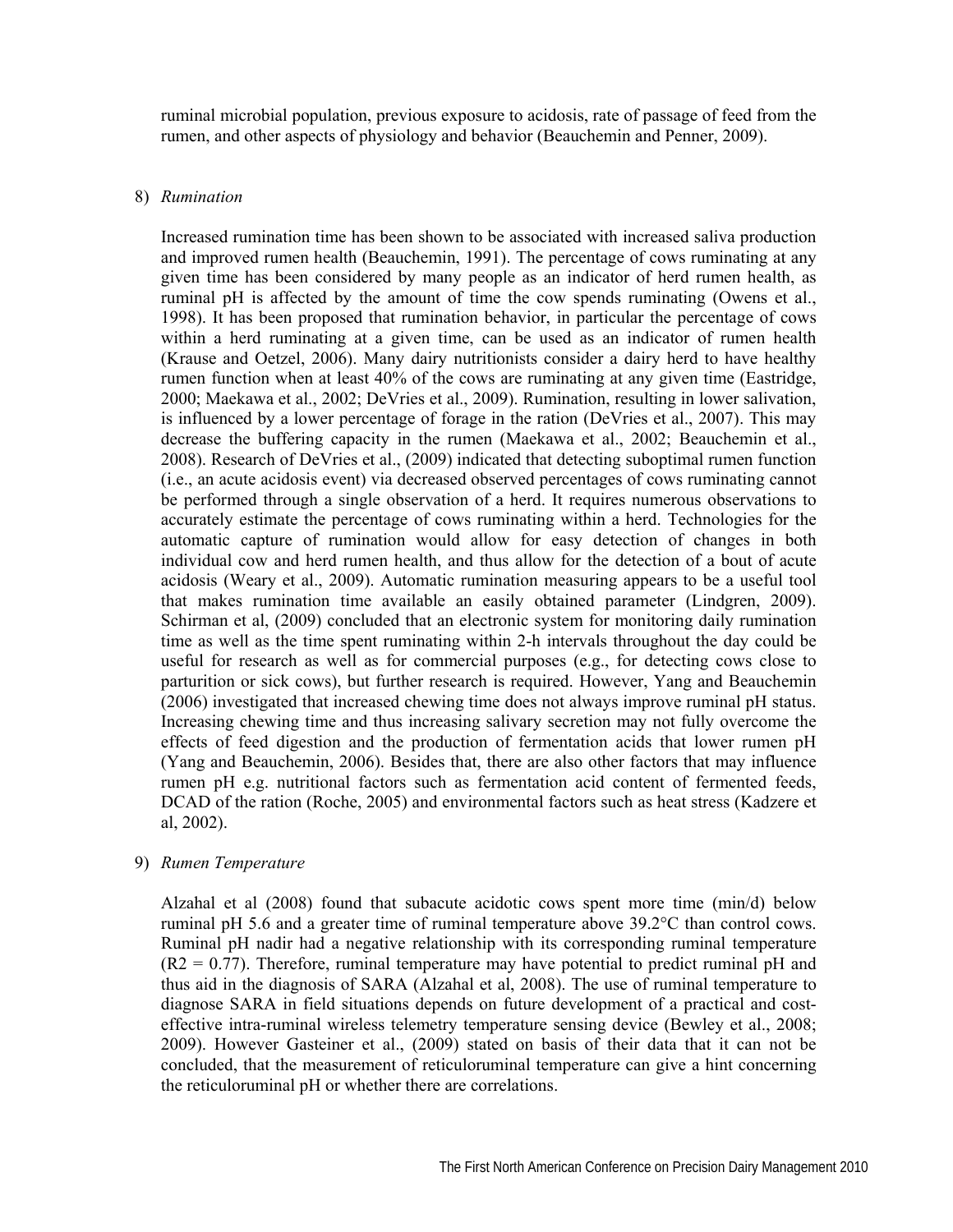## 10) *Body Temperature*

Perhaps the largest potential benefit of employing an automatic body temperature monitoring system on a dairy farm would be in early detection of cases of disease, illnesses, or disorders that plague the dairy industry (Maatje et al., 1987). For many diseases, an increase in body temperature is an early physiological response. In recent years, intensive fresh cow management programs have been established based upon using thermometers to detect fever (Aalseth, 2005). Many of these fresh cow management programs are based on identifying animals with temperatures outside of a pre-established range and treating outliers. Temperature of the milk alone is not a reliable predictor of estrus, because the length of the temperature increase does not coincide with milking times for all cows and the amount of variation inherent in temperatures within and between cows (McArthur et al., 1992). In a review of automation of estrus detection, Firk et al. (2002) concluded that body or milk temperatures are "not useful for practical application, because these traits are highly influenced by other factors."

# 11) *ß-Hydroxy Butyric Acid*

LeBlanc et al. (2005) advised a strategic use of metabolic tests to monitor transition dairy cows for Energy Balance and health. This test should focus on NEFA in the last week prepartum and ß-Hydroxy Butyric Acid (BHBA) in the first week postpartum (LeBlanc et al., 2005). Suitable thresholds for on-farm milk and urine ketosis tests range in sensitivity from 76 to 80% and in specificity range from 76 to 93% (Geishauser et al., 1998). A more sophisticated laboratory test for ketosis using infrared milk analysis achieved high sensitivities of 79 to 100% and specificities of 85 to 100% (Heuer et al., 2001). However, the composition of the diet is of significant importance to use this parameter as a diagnostic tool for ketosis. The level of ketone bodies in blood and milk may also be influenced by feeding with large amounts of ketogenic feedstuffs such as sugar beets and molasses which increase rumen butyrate concentration (Aaes, 1988). Testing of BHBA does not discriminate between the origins of BHBA, and may therefore lead to false interpretation when BHBA is above threshold value.

# 12) *Body Condition Score*

Body Condition Score is an important factor in dairy cattle management. The BCS in which a cow calves, nadir BCS and the amount of BCS she loses post calving are associated with milk production, reproduction and health (Roche et al, 2009). Only a few dairy farmers have integrated BCS based on visual evaluation in their daily management strategy mainly because it is fairly time consuming and subjective. This has led to a search for alternative means of assessing body energy reserves in Cattle (Bewley and Schutz, 2009). Schroder and Staufenbiel (2006) investigated that measuring Backfat Thickness (BFT) by ultrasound is of added value compared with other body condition scoring systems because it is objective and precise. Bewley and Schutz (2009) showed that there appears to be a strong relationship between the angles measured by video imaging and the BCS as determined by trained evaluators. Ongoing research into the automation of body condition scoring suggests that it is a likely candidate to be incorporated into decision support systems in the near future to aid producers in making operational and tactical decisions (Roche et al, 2009). Body condition scoring is a useful long-term monitor of energy balance in dairy cows because the size of body fat reserves changes slowly relative to the precision of the measurement scales available. To use it as a short-term monitor will be impossible.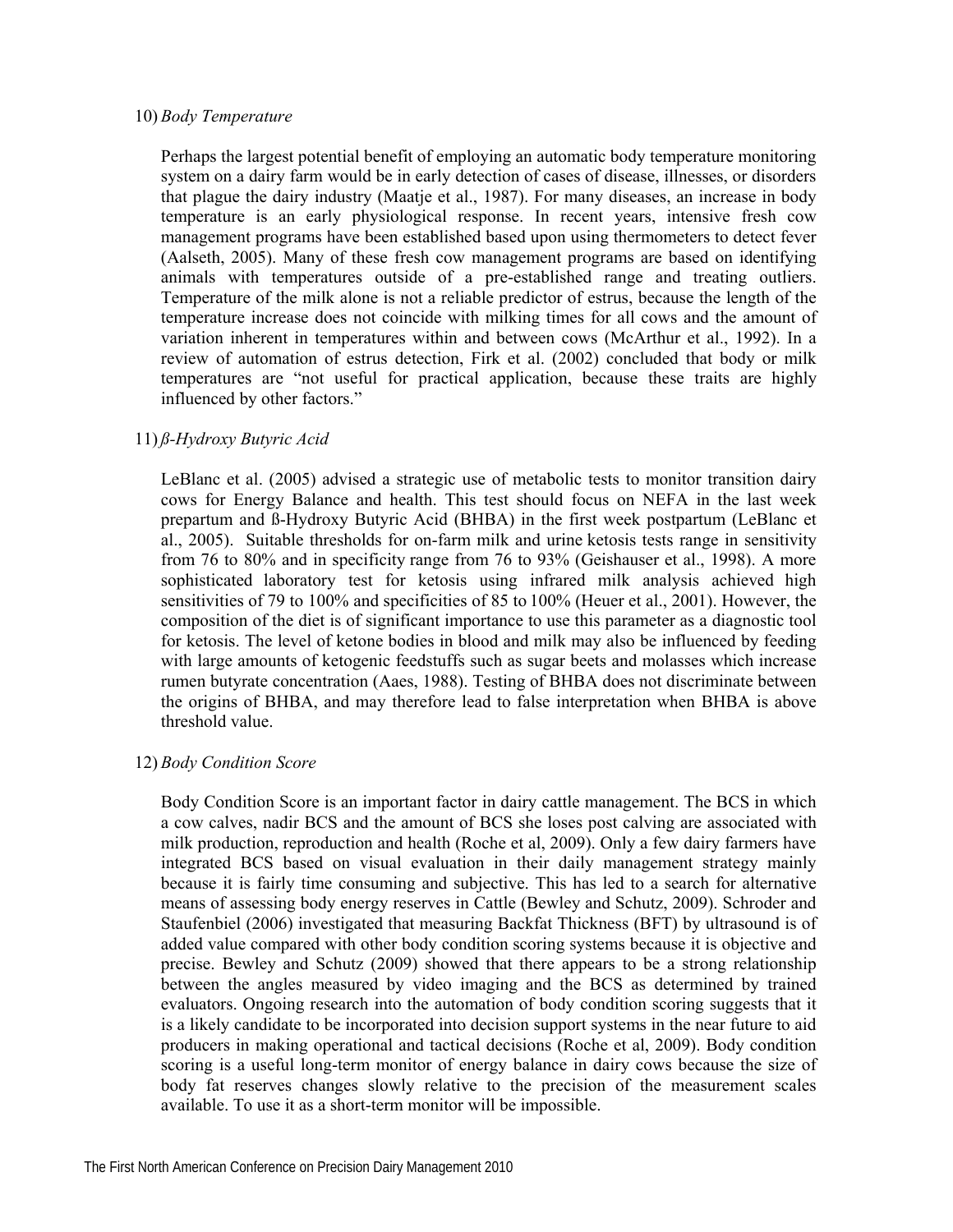### 13) *Daily Body Weight*

Measuring daily body weight is used in many Automatic Milking Systems or Automatic Feeders as an indication for monitoring Body Condition Score and Energy Balance. However, the course of daily body weight of cows is not specific enough as an indication for BCS and Energy balance because many factors other then real amount of body fat may influence body weight p.a. feed intake, water intake and gut fill. As such there may be a possibility for miscalculation if daily body weight is used as a management tool for controlling BCS and Energy balance.

### Dynamic Feeding

Based on daily milk recording on line an adaptive model (Dynamic Feeding) has been developed to estimate the individual dynamic milk yield response to concentrate intake and milking interval. This concept of precision dairy farming is an innovative approach to feeding and milking with promising economic results (André et al., 2007). Daily individual settings are derived from the actual individual milk yield response to concentrate intake. This response is estimated using an adaptive dynamic linear model. Optimal daily individual settings for concentrate supply are directed to achieve the maximum gross margin milk returns minus concentrate costs. This response curve plays a key role in the application of dynamic feeding, and the idea is that every cow reacts differently on extra or less concentrates. It was stated that this system may help to find the most efficient way to feed an individual cow. The system is very applicable to limit (too) high concentrate levels for late lactation cows, because most farmers still feed their late lactation cows concentrates when they do not need the concentrates any more. In the dynamic feeding model there is no monitoring of (rumen) health parameters which may be a risk factor for excessive concentrate intake and related diseases. André et al., (2009) stated that for a reliable evaluation of the nutritional aspects, daily observation of individual roughage intake and body weight change is advisable. Most farms do not have the equipment/ time and or the skills to do this. Because there is no information about forage dry matter intake within the dynamic feeding model, concentrate intake may increase relative faster than forage intake, or concentrate intake may be higher than forage intake. As a result cows may be fed high levels of concentrates which increases the prevalence of SARA (Kraus and Oetzel, 2006). This may lead to more problems with cow health during (early) lactation (Hakimi, 2009).

### Conclusions

Dairy farming is a decision-intensive enterprise on a daily basis. It must rely on a holistic systems approach to defining options to maintain a profitable system that is accountable to consumers for animal well-being, environmental impacts, and product quality. Profitable decisions cannot be made without knowledge of the physiology of the animal. Decision support systems, broadly defined as algorithms, decision aids, or management strategies, written or computerized may be helpful to find the best management practices related to the dairy cow management, and are expected to yield more profit and reduce nutrient excretion to the environment. However the most important determinant of success is what the producer actually does to manage the information provided by the technology. Therefore the management level of the dairy farmer plays a critical role in determining returns from investing in a Precision Dairy Farming technology. Also the level of management in day-to-day handling of individual cows may influence the impact of Precision Dairy Farming Technologies (after Bewley and Schultz, 2009).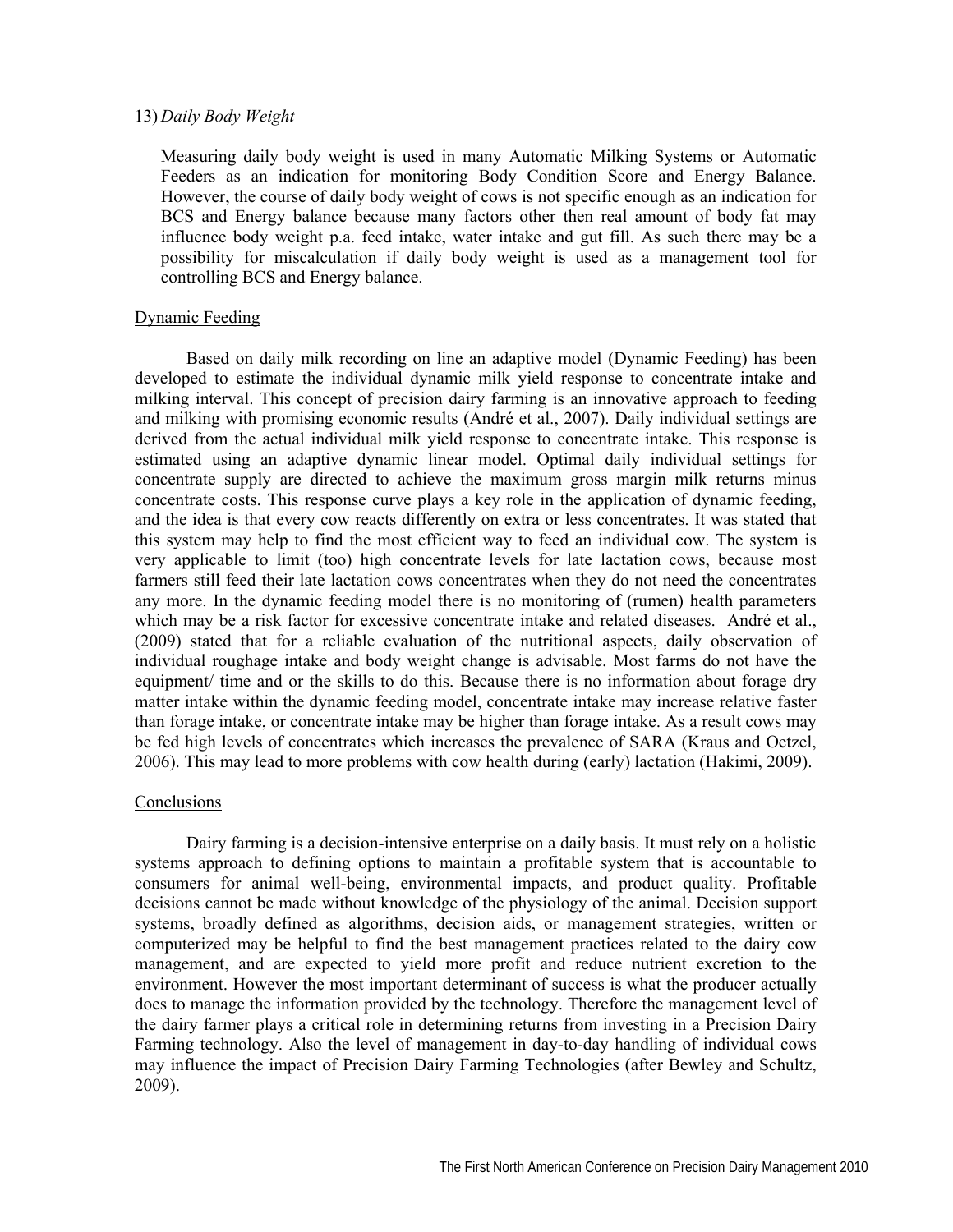- Aalseth, E. 2005. Fresh cow management: What is important, what does it cost, and what does it return? Pages 1-12 in Proceedings of the 7th Western Dairy Management Conference, Reno, NV.
- Aaes, O. 1988. Ketose hos roefodrede malkekøer. Report 719. Danish Institute of Animal Science, Research Centre Foulum, Denmark, pp. 1-4.
- Adewuyi, A.A., J. B. Roelofs, E. Gruys, M. J. M. Toussaint, and F. J. C. M. van Eerdenburg. 2006. Relationship of Plasma Nonesterified Fatty Acids and Walking Activity in Postpartum Dairy Cows. J. Dairy Sci. 89:2977–2979
- Alzahal, O., Kebraeb, E., France, J., Froetscher, M. and McBride, B.W. 2008. Ruminal temperature may aid in the detection of subacute ruminal acidosis. Journal of Dairy Science 91, 202-207.
- André, G., Ouweltjes, W., Zom, R.L.G., Bleumer, E.J.B. 2007. Increasing economic profit of dairy production utilizing individual real time process data. In: Cox, S. (ed.) Precision livestock farming '07. Wageningen Academic Publishers, the Netherlands. pp. 179-186
- André, G., E.J.B. Bleumer, G. van Duinkerken. 2009 Evaluation of an application for dynamic feeding of dairy cows. Wageningen University and Research Centre, Animal Sciences Group, Business unit Animal Production, P.O. Box 65, 8200 AB Lelystad, the Netherlands.
- Bareille, N., F. Beaudeau, S. Billon, A. Robert, and P. Faverdin. 2003. Effects of heath disorders on feed intake and milk production in dairy cows. Livest. Prod. Sci. 83:53-62
- Bauman, D. E. and J. M. Griinari. 2003. Nutritional regulation of milk fat synthesis. Annu. Rev. Nutr. 23:203-227.
- Baumgartner, W., and C. J. Ketz-Riley. 1999. Klinishe Propädeutick der inneren Krankeiten und Hautkrankheiten der Haus- und Heimtiere. 4th ed. Verlag Paul Parey, Berlin, Germany
- Beauchemin, K. A. 1991. Ingestion and mastication of feed by dairy cattle. Vet. Clin. North Am. Food Anim. Pract. 7:439-462.
- Beauchemin, K. A., B. I. Farr, and L. M. Rode. 1991. Enhancement of the effective fiber content of barley-based concentrates fed to dairy cows. J. Dairy Sci. 74:3128-3139.
- Beauchemin, K.A. 2007. Ruminal Acidosis in Dairy Cows: Balancing Physically Effective Fiber with Starch Availability. Florida Ruminant Nutrition Symposium, Gainesville, January 30-31.
- Beauchemin, K. A., L. Eriksen, P. Norgaard, and L. M. Rode. 2008. Salivary secretion during meals in lactating dairy cattle. J. Dairy Sci. 91:2077-2081.
- Beauchemin, K., and G. Penner. 2009. New Developments in Understanding Ruminal Acidosis in Dairy Cows. Tri-State Dairy Nutrition Conference. April 21 and 22, 2009. p 1-12
- Berckmans D. 2003. Precision livestock farming research. Keynote lecture at the first European Conference on Precision Livestock Farming, Berlin, Germany, June 15-19.
- Berckmans, D. 2004, Automatic on-line Monitoring of Animals by Precision Livestock Farming. International Society for Animal Hygiène - Saint-Malo- p 27-30.
- Bertics, S.J., R.R. Grummer, C. Cadorniga-Valino, and E.E. Stoddard, 1992. Effect of prepartum dry matter intake on liver triglyceride concentration early lactation. J Dairy Sci 75:1914.
- Bewley, J. 2008. Precision Dairy Farming: What is it and when does it pay? University of Kentucky
- Bewley, J. 2009. Precision Dairy Farming: Opportunities, Challenges, and Solutions. The Dairy Practices Council 40th Annual Conference
- Bewley, J. and M.M. Schultz. 2009. Potential of Using New Technology for Estimating Body Condition Scores. Tri-State Dairy Nutrition Conference. Page 24-37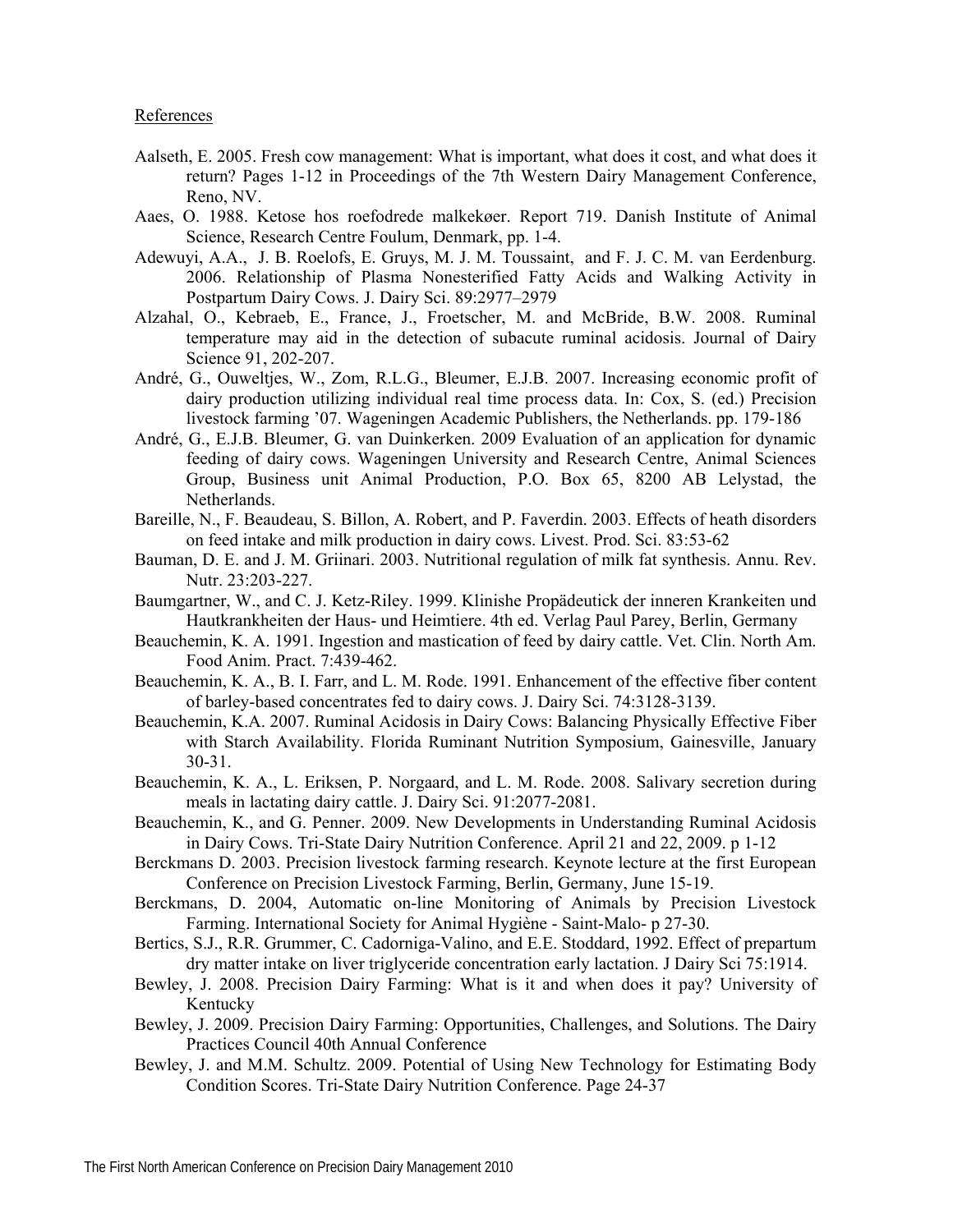- Brand, A.B and K. Peeters. 2008. Farm management: the invisible cow in herd health practices. World Buiatrics Congress, Budapest, Hungary
- Cameron, R.E.B., Dyk, P.B., Herdt, T.H., Kaneene, J.B., Miller, R., Bucholtz, H.F., Liesman, J.S.,Vandehaar, M.J., Emery, R.S. 1998. Dry cow diet, management, and energy balance as risk factors for displaced abomasum in high producing dairy herds. J. Dairy Sci. 81, 132-139.
- Craninx, M., A. Steen, H. Van Laar, T. Van Nespen, J. Martı´n-Tereso, B. De Baets, and V. Fievez. 2008. Effect of Lactation Stage on the Odd- and Branched-Chain Milk Fatty Acids of Dairy Cattle Under Grazing and Indoor Conditions. J. Dairy Sci. 91:2662-2677
- Dechow, C.D., and R. C. Goodling. 2008. Mortality, Culling by Sixty Days in Milk, and Production Profiles in High- and Low-Survival Pennsylvania Herds. J. Dairy Sci. 91:4630-4639
- DeVries, T. J., K. A. Beauchemin, and M. A. G. von Keyserlingk. 2007. Dietary forage concentration affects the feed sorting behavior of lactating dairy cows. J. Dairy Sci. 90:5572-5579.
- DeVries, T.J., K. Beauchemin , Dohme ,F., and K. S. Schwartzkopf-Genswein, K. S. 2009. Repeated ruminal acidosis challenges in lactating dairy cows at high and low risk for developing acidosis: Feeding, ruminating, and lying behavior. J. Dairy Sci. 92:5067-5078
- Duffield, T. 2003. Minimizing subclinical metabolic diseases. Proc. Tri-State Dairy Nutr. Conf., Fort Wayne, IN. Pages 1-14
- Eastridge, M. L. 2000. Walking the rumen health tightrope. Hoard's Dairyman 145:626.
- Edwards, J. L., and P. R. Tozer. 2004. Using activity and milk yield as predictors of fresh cow disorders. J. Dairy Sci. 87:524-531.
- Emmanuel, D. G., S. M. Dunn, and B. N. Ametaj. 2008. Feeding high proportions of barley grain stimulates an inflammatory response in dairy cows. J. Dairy Sci. 91:606-614.
- Enemark, J.M.D., R.J. Jørgensen and P. St. Enemark, 2002. Rumen acidosis with special emphasis on diagnostic aspects of subclinical rumen acidosis: a review. *Veterinarija ir zootechnika* 20 (42), 16-29.
- Enemark, J.M.D. 2009. The monitoring, prevention and treatment of sub-acute ruminal acidosis (SARA): A Review. The Veterinary Journal 176: 32-43.
- Fairfield, A. M., J. C. Plaizier, T. F. Duffield, M. I. Lindinger, R. Bagg, P. Dick, and B. W. McBride. 2007. Effects of prepartum administration of a monensin controlled release capsule on rumen pH, feed intake, and milk production of transition dairy cows. J. Dairy Sci. 90:937-945.
- Fievez, V., M. Craninx, and A. Beeckmen. 2007. Milk Fatty Acid Profiles as Indicators for Rumen acidosi and Liver Ketosis. Current Research on Feeds and Feeding in Ruminants in Tropical Countries. Pg 5-7
- Firk, R., E. Stamer, W. Junge, and J. Krieter. 2002.Automation of oestrus detection in dairy cows: A review. Livest. Prod. Sci. 75(3):219-232.
- Frost, A. R., Parsons D. J., Stacey K. F., Robertson A. P., Welch S. K., Filmer D., Fothergill A. 2003. Progress towards the development of an integrated management system for broiler chicken production. *Computers and Electronics in Agriculture* 39: 227-240
- Gasteiner, J., M. Fallast, S. Rosenkranz, J. Häusler, K. Schneider, T. Guggenberger. 2009. Measuring rumen pH and temperature by an indwelling and wireless data transmitting unit and application under different feeding conditions. Proc. Hung. Buiatrics Congress 2009.
- Geishauser, T., K. Leslie, D. Kelton, and T. Duffield. 1998. Evaluation of five cowside tests for use with milk to detect subclinical ketosis in dairy cows. J. Dairy Sci. 81:438-443.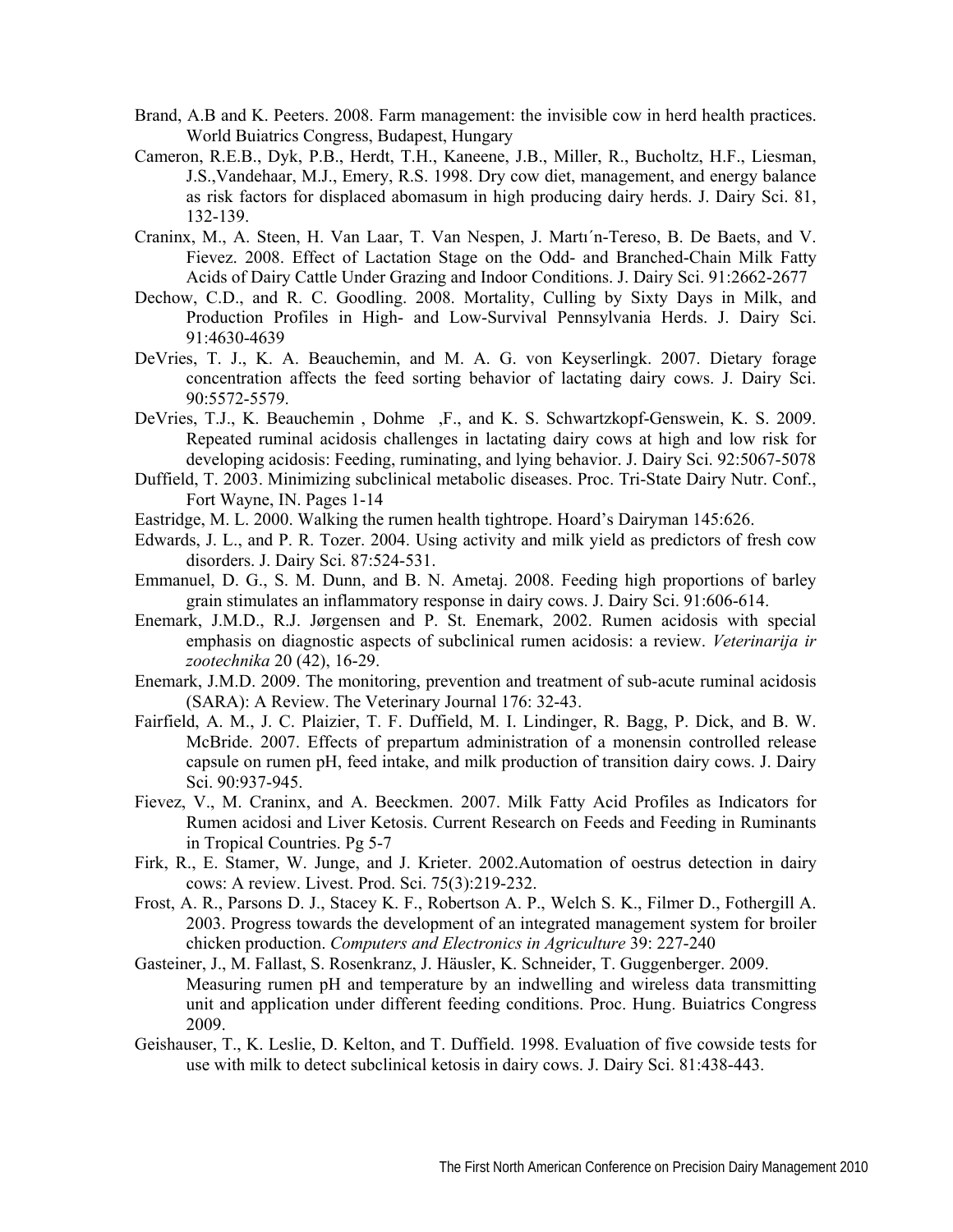- Goff, J.F. 2006. Major Advances in Our Understanding of Nutritional Influences on Bovine Health. J. Dairy Sci. 89:1292-1301
- Gozho, G.N., D.O. Krause and J.C. Plaizier. 2007. Ruminal Lipopolysaccharide Concentration and Inflammatory Response During Grain-Induced Subacute Ruminal Acidosis in Dairy Cows. J. Dairy Sci. 90:856-866
- Grummer, R.R. 1995. Impact of changes in organic nutrient metabolism on feeding the transition dairy cow. J Anim Sci 73:2820-2833.
- Hakimi, H. 2009.The effects of high concentrate feeding on fresh dairy cattle health and reproductive performance. Master course of ``Animal and food hygiene`` Field Center of Animal Science and Agriculture Obihiro University of Agriculture and Veterinary Medicine, Japan
- Hamrita, T. K., S. K. Hamrita, G. Van Wicklen, M. Czarick, and M. P. Lacy. 1997. Use of biotelemetry in measurement of animal responses to environmental stressors. ASAE Paper 97-4008. ASAE, St. Joseph, MI.
- Heuer, C., W. M. Van Straalen, Y. H. Schukken, A. Dirkzwager, and J. P. T. M. Noordhuizen. 2000. Prediction of energy balance in a high yielding dairy herd in early lactation: Model development and precision. Livest. Prod. Sci. 65:91-105.
- Heuer, C., W. M. Van Straalen, Y. H. Schukken, A. Dirkzwager, and J. P. T. M. Noordhuizen. 2001. Prediction of energy balance in high yielding dairy cows with test-day information. J. Dairy Sci. 84:471-481.
- Heuer, C., H. J. Luinge, E. T. G. Lutz, Y. H. Schukken, J. H. van der Maas, H. Wilmink, and J. P. T. M. Noordhuizen. 2001. Determination of acetone in cow milk by Fourier transform infrared spectroscopy for the detection of subclinical ketosis. J. Dairy Sci. 84:575-582
- Huzzey, J. M., M. A. G. von Keyserlingk, and D. M. Weary. 2005. Changes in feeding, drinking, and standing behaviour of dairy cows during the transition period. J. Dairy Sci. 88:2454-2461
- Huzzey J. M., D. M. Veira, D. M. Weary, and M. A. G. von Keyserlingk. 2007. Prepartum behavior and dry matter intake identify dairy cows at risk for metritis. J. Dairy Sci. 90: 3220-3233.
- Jacobsen, S., P. H. Andersen, T. Toelboell, and P. M. Heegaard. 2004. Dose dependency and individual variability of the lipopolysaccharide-induced bovine acute phase protein response. J. Dairy Sci. 87:3330-3339.
- Kadzere, C.T., MR. Murphy, N. Silanikove and E. Maltz. 2002. Heat stress in lactating dairy cows: a review. Livestock Prod. Sci. 77:59-91
- Khafipour, E., Krause, D. O., Plaizier, J. C. 2009. A grain-based subacute ruminal acidosis challenge causes translocation of lipopolysaccharide and triggers inflammation. J. Dairy Sci. 92:1060-1070.
- Krause, K. M., and G. Oetzel. 2006. Understanding and preventing subacute ruminal acidosis in dairy herds: A review. Anim. Feed Sci. Technol. 126:215-236.
- LeBlanc, S.J., K. E. Leslie, and T. F. Duffield. 2005. Metabolic Predictors of Displaced Abomasum in Dairy Cattle. J. Dairy Sci. 88:159-170
- Lindgren, E. 2009. Validation of rumination measurement equipment and the role of rumination in dairy cow time budgets. Swedisch University of Agricultural Sciences, Uppsala. 34 pp
- Lukas, J.M., J.K. Reneau, R. Wallace, D. Hawkins and C. Munoz-Zanzi. 2009. A novel method of analyzing daily milk production and electrical conductivity to predict disease onset. J. Dairy Sci. 92:5964-5976
- Maatje, K., W. Rossing, and F. Wiersma. 1987. Temperature and activity measurements for oestrus and sickness detection in dairy cattle. Pages 239-249 in 3rd Symposium on Automation in Dairying, Wageningen, the Netherlands.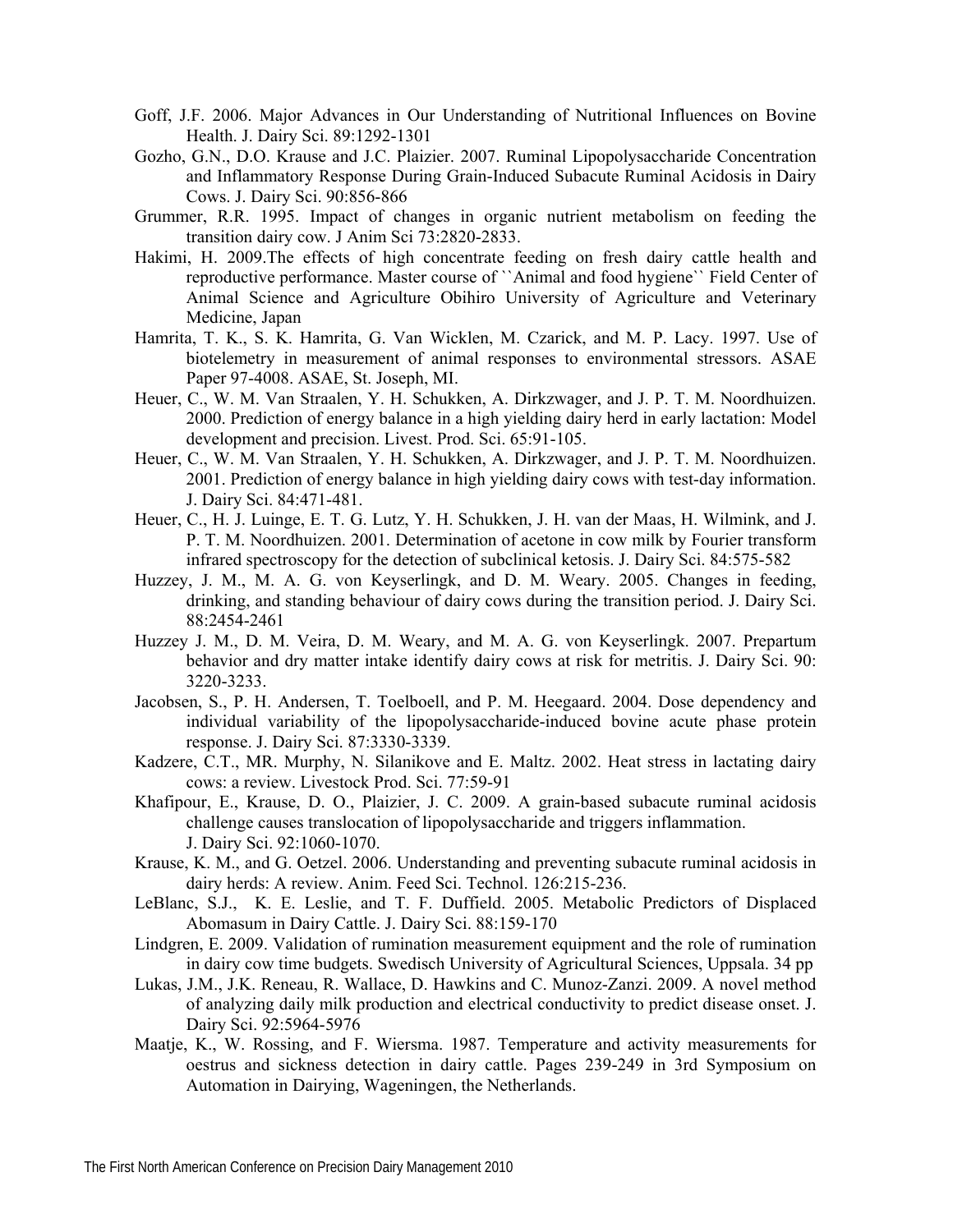- Maekawa, M., K. A. Beauchemin, and D. A. Christensen. 2002. Effect of concentrate level and feeding management on chewing activities, saliva production, and ruminal pH of lactating dairy cows. J. Dairy Sci. 85:1165-1175.
- McArthur, A.J., M.P. Easdon, and K. Gregson. 1992. Milk temperature and detection of oestrus in dairy cattle. J. Agric. Eng. Res. 51:29-46.
- Oetzel G.R. 2003. Herd-based biological testing for metabolic disorders. Advances in Dairy Technology 15:275-285. Proceedings of the 2003 Western Canadian Dairy Seminar.
- Oetzel, G.R. 2003. Subacute ruminal acidosis in dairy cattle. Advances in Dairy Technology 15:307-317. Proceedings of the 2003 Western Canadian Dairy Seminar.
- Oetzel, G. R. 2007. Herd-based evaluations for nutritional and metabolic disease in dairy herds. Food Animal Production Medicine Section - UW School of Veterinary Medicine, Madison.
- Owens, F. N., D. S. Secrist, W. J. Hill, and D. R. Gill. 1998. Acidosis in cattle: A review. J. Anim. Sci. 76:275–286
- Penner, G.B., K. A. Beauchemin, and T. Mutsvangwa. 2006. An Evaluation of the Accuracy and Precision of a Stand-Alone Submersible Continuous Ruminal pH Measurement System. J. Dairy Sci. 89:2132-2140
- Penner, G. B., K. A. Beauchemin, and T. Mutsvangwa. 2007. Severity of ruminal acidosis in primiparous Holstein cows during the periparturient period. J. Dairy Sci. 90:365-375.
- Proudfoot, K.L., J. M. Huzzey, and M. A. G. von Keyserlingk. 2009. The effect of dystocia on the dry matter intake and behavior of Holstein cows. J. Dairy Sci. 2009. 92:4937-4944.
- Roche, J. R., S. Petch, and J. K. Kay. 2005. Manipulating the dietary cation-anion difference via drenching to early lactation dairy cows grazing pasture. J. Dairy Sci. 88:264-276.
- Roche, J.R., N.C. Friggens, J. K. Kay, M.W. Fisher, K.J. Stafford and D.P. Berry. 2009. *Invited review:* Body condition score and its association with dairy cow productivity, health, and welfare. J. Dairy Sci. 92: 5769-5801.
- Schirmann, K, M.A.G. von Keyserlingk, D.M. Weary, D.M. Veira and W. Heuwieser. 2009. T*echnical note:* validation of a system for monitoring rumination in dairy cows. J. Dairy Sci. 92: 6052-6055
- Schroder, U.J. and R. Staufenbiel, 2006. *Invited Review:* Methods to Determine Body Fat Reserves in the Dairy Cow with Special Regard to Ultrasonographic Measurement of Backfat Thickness. J. Dairy Sci. 89:1-14
- Sowell, B. F., J. G. P. Bowman, M. E. Branine, and M. E. Hubbert. 1998. Radio frequency technology to measure feeding behaviour and health of feedlot steers. Appl. Anim. Behav. Sci. 59:277-284.
- Sowell, B. F., M. E. Branine, J. G. P. Bowman, M. E. Hubbert, H.W. Sherwood, and W. F. Quimby. 1999. Feeding and watering behaviour of healthy and morbid steers in a commercial feedlot. J. Anim. Sci. 77:1105-1112.
- Steingass, H. and Zebeli, Q. 2008. Strukturbewertung von Rationen für Wiederkäuer. Viehwirtschaftliche Fachtagung, 9.-10. April 2008, Bericht LFZ Raumberg-Gumpenstein 35, 27-33.
- Urton, G., M. A. G. von Keyserlingk, and D. M. Weary. 2005. Feeding Behavior Identifies Dairy Cows at Risk for Metritis. J. Dairy Sci. 88: 2843-2849
- Vlaeminck, B, C. Dufour, A. M. van Vuuren, A. R. J. Cabrita, R. J. Dewhurst, D. Demeyer and V. Fievez. 2006**.** Use of Odd and Branched-Chain Fatty Acids in Rumen Contents and Milk as a Potential Microbial Marker. J. Dairy Sci. 88:1031-1042
- Vlaeminck, B., V. Fievez, S. Tamminga, R. J. Dewhurst, A. van Vuuren, D. De Brabander and D. Demeyer. 2006. Milk Odd- and Branched-Chain Fatty Acids in Relation to the Rumen Fermentation Pattern. J. Dairy Sci. 89:3954-3964